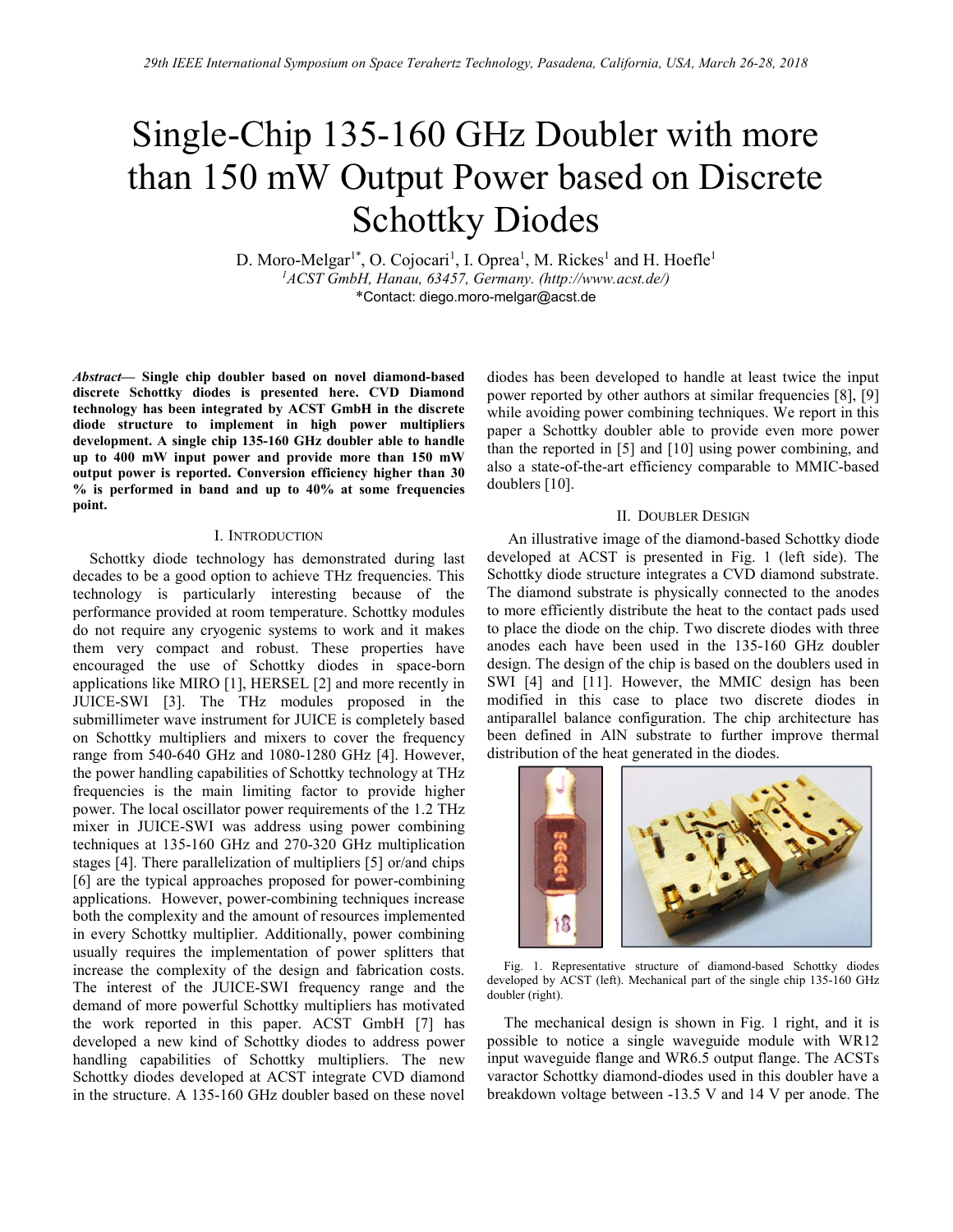doubler has been designed to optimally handle up to 400 mW (26 dBm) input power. The bias is provided via an SMA connector and the chip does not require more than -15 V bias.

## III. RESULTS

#### A. Experimental Setup

The experimental setup is shown in Fig. 2 and it consists of a signal generator used to provide an 8.125-10 GHz input signal to an 8x active multiplication chain (AMC). Then the 65-80 GHz signal provided by the AMC is used to pump the 135-160 GHz doubler. The output power of the doubler is measured using a VDI PM4 through the corresponding WR6.5 to WR10 waveguide transition taper. An E-band isolator is placed after the AMC to reduce the presence of standing waves and a standard E-band directional coupler is placed between the 135-160 GHz doubler and the isolator. A E8486A Keysight power sensor head is placed in the third port of the directional coupler to monitor the input power in the 135-160 GHz doubler.



Fig. 2. Experimental setup to characterized the 135-160 GHz doubler developed at ACST.

### B. Experimental Results

The experimental output power and efficiency in the 130- 160 GHz frequency range are plotted in Fig. 3. The doubler has been characterized from 65-79.5 GHz with 24 dBm and 26 dBm fixed input power. The bias of the doubler has been optimized for every frequency in accordance with the input power. An output power between 19 dBm and 20 dBm is typically performed by this doubler with 24 dBm input power. More than 21 dBm is provided in band with 26 dBm input power and a peak value of 154 mW is achieved by this particular unit at 157 GHz. The efficiency at every frequency point shows a very flat performance of the doubler along the frequency band and also at different input power levels. More than 30 % efficiency is provided by the doubler in the specified frequency range and more than 35 % is achieved at certain frequencies. A peak efficiency of 38 % is performed by this unit at 140 GHz and 157 GHz with 24 dBm and 26 dBm input power, respectively.



Fig. 3. Experimental output power (a) and efficiency (b) of the doubler from 130 to 160 GHz. The results are obtained with 24 dBm (black line) and 26 dBm (blue line) fixed input power.

The results obtained by the reported discrete-diode-based doubler are in agreement with the state-of-the-art efficiency achieved even by MMIC based doublers [8]. However, it is able to efficiently handle twice more power than other reported doublers at similar frequencies [8], [9]. Similar power handling capabilities with 25 % conversion efficiency have been previously reported by Dr. J. V. Siles at 170-200 GHz using Schottky MMIC chips [12]. These results indicate a state-of-the-art discrete-diode-based doubler in both power handling capabilities per chip and conversion efficiency.

#### **CONCLUSIONS**

A 135-160 GHz doubler based on a novel discrete Schottky diamond diodes is reported in this paper. The new type of diode developed at ACST GmbH has been implemented in the development of a single chip doubler able to efficiently handle up to 400 mW input power and provide more than 150 mW output power. The conversion efficiency is higher than 30 % in band and achieve up to 38 % in some frequency points. These are state-of-the-art results stablished by MMIC devices but using discrete diode technology.